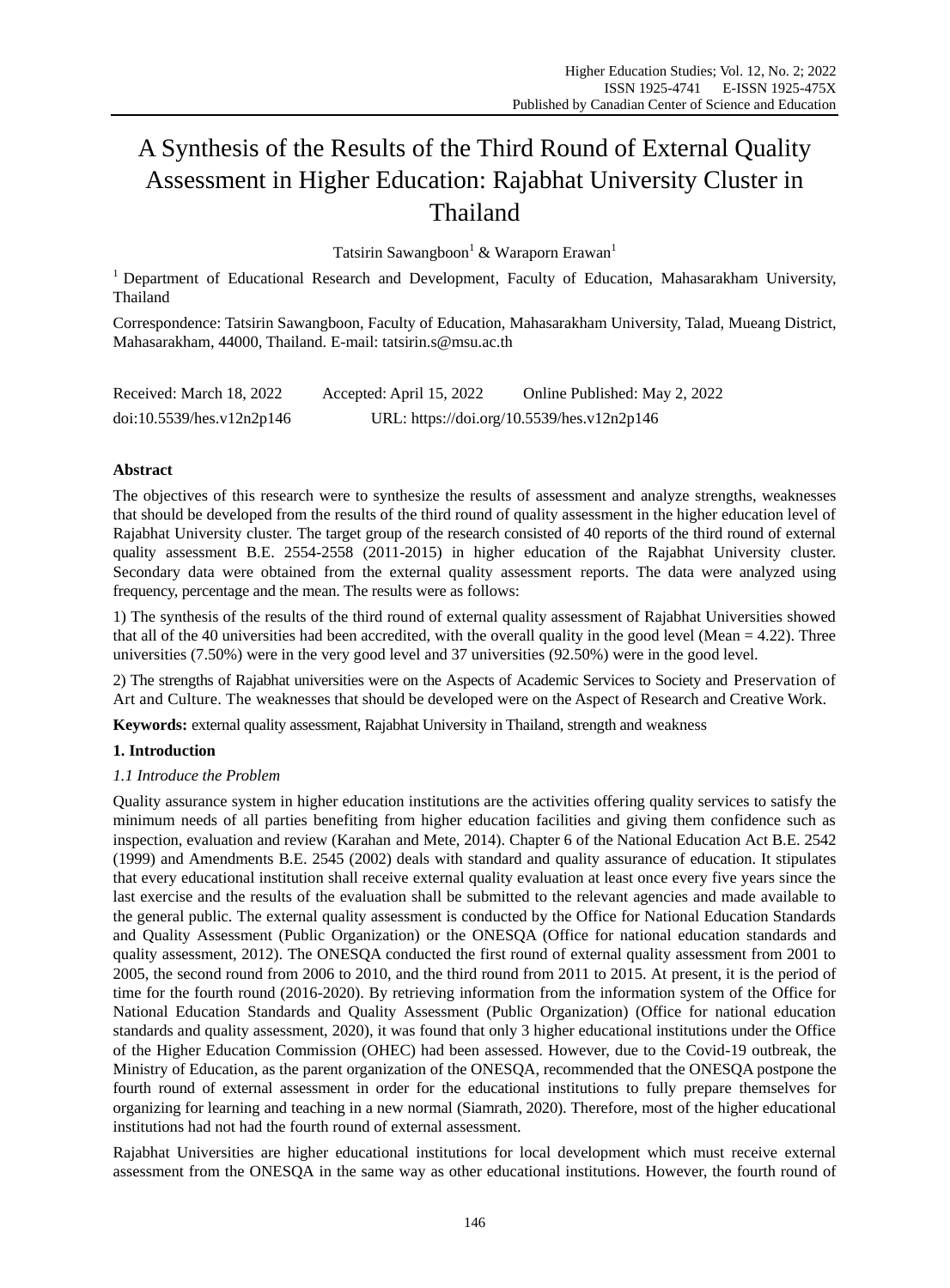external assessment was conducted in only 1 university. In the third round of external assessment all 40 Rajabhat Universities received external assessment. (Office for national education standards and quality assessment, 2012). The ONESQA stipulated that the 3 groups of external assessment indicators, namely, Basic Indicators, True Identity indicators, and Social Responsibility Indicators must be consistent with the National Education Act B.E. 2542 (1999) and Amendments B.E. 2545 (2002) and the Ministerial Regulation on the System, Criteria and Methods for Quality Assurance B.E. 2553 in Item 38 which stipulates that the ONESQA shall conduct external quality assessment in each educational institution in accordance with the national education standards, and the following standards must be covered: 1) the Standards of the Desired Educational Outcomes in each level and type of education, 2) the Standards of Educational Management, 3) the Standards of Organizing for Learner-centered Learning and Teaching, and 4) the Standards of Internal Quality Assurance (Office for national education standards and quality assessment, 2012)

However, although Rajabhat Universities had both external and internal assessments by several organizations, some Rajabhat Universities still had problems of quality of education. The problems might have been caused by the fact that they did not make use of the results of the assessment in upgrading the quality of education. Moreover, from analyses at the national level, it was found that the expansion of higher education institutions had been rapid. Curriculums that responded to the demand of the market and to the need for a degree of students were taught. Teaching staff used teaching techniques that were not up to date and they lacked self-development. They offered curriculums they were not good at. All of these resulted in low quality of graduates, lack of teaching staff's development in their fields of expertise, lack of clustering for budget allocation that suits each university's identity. In addition, the attempt to fit higher educational institutions into the same model and standard brought about the lack of strength of the body of knowledge. Universities focused very much on financial benefit. Thus, the quality of graduates dropped down and would affect the quality of the human resources in the long run. (Office of the higher education commission, 2018)

From the aforementioned situation, the researcher conducted a synthesis of the results of the third round of quality assessment in the higher education level of Rajabhat Universities, hoping that the results of the research would help the higher educational institutions in the Rajabhat cluster to scrutinize the results which are classified according to the standards of the ministerial regulation, indicator groups, and each individual indicator. And also, strengths and weaknesses that needed to be developed are presented to be considered in setting guidelines for upgrading the quality of education in Rajabhat Universities in the future.

# *1.2 Research Objectives*

To synthesize the results of the third round of quality assessment in the higher education level of Rajabhat University cluster.

To analyze strengths, weaknesses that should be developed from the results of the third round of quality assessment in the higher education level of Rajabhat University cluster.

## **2. Method**

Sources of Data: Reports on the third round of external quality assessment in the higher education level of Rajabhat University cluster, conducted from 2011 to 2015, in totally 40 or 100 percent of Rajabhat Universities.

The data for the synthesis were the scores from the assessment which appeared in the reports on external quality assessment, obtained from the ONESQA's database and were secondary data.

The framework of the results of the assessment was classified as follows:

- Assessment standards of the ministerial regulation which are classified as Standards on the Outcomes of Providing Education and Organizing for Learner-centered Learning and Teaching, Educational Management, and Internal Quality Assessment.
- Indicators which are classified as basic indicators, true identity indicators, and social responsibility indicators
- Eighteen external quality assessment indicators for the third-round assessment in the higher education level

The data analysis employed analysis of frequency, percentage, and the mean. The level of quality was interpreted from the mean according to the following ranges of the mean scores: the mean scores of 4.51 – 5.00 had the quality in the very good level,  $3.51 - 4.50$  had the quality in the good level,  $2.51 - 3.50$  had the quality in the fair level,  $1.51 - 2.50$  had the quality in the need improvement level, and  $0.00 - 1.50$  had the quality in the need urgent improvement level (Srisa-ard, 2017). For the strengths and weaknesses that should be developed, they were considered from the results of assessment in the fair, need improvement and need urgent improvement levels.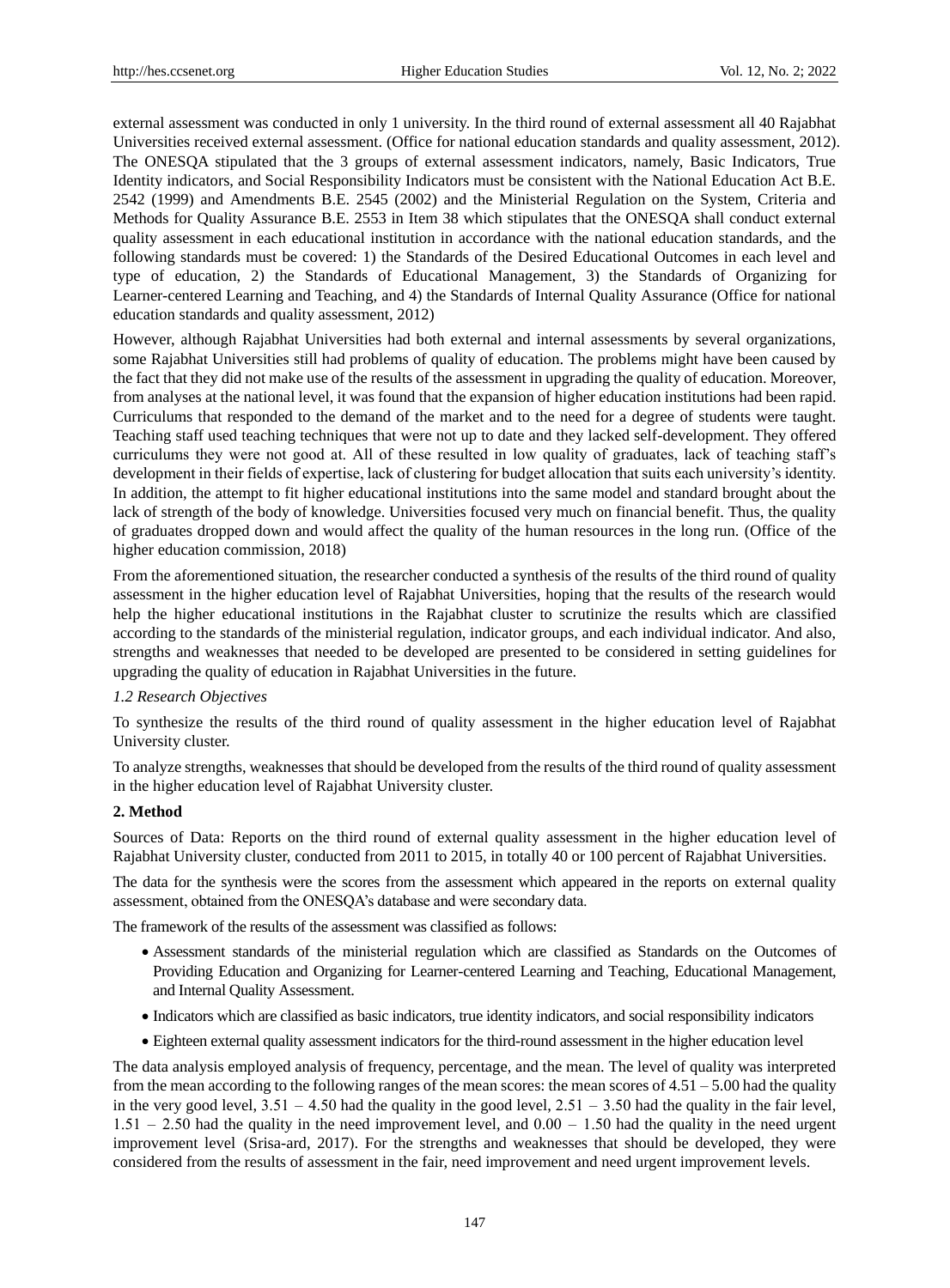# **3. Results**

## *3.1 The Results of the Synthesis of the Results of External Quality Assessment of Rajabhat Universities*

The overview of the results of the synthesis of the results of external quality assessment of Rajabhat Universities revealed that all 40 Rajabhat Universities or 100 percent were accredited, having the overall quality in the good level (Mean=4.22), 3 Rajabhat Universities (7.50%) had the quality in the very good level, The other 37 Rajabhat Universities (92.50%) had the quality in the good level. The details are as shown in Table 1.

Table 1. The overview of the results of the synthesis of the levels of quality and the results of quality assessment of Rajabhat Universities (N=40)

| Type of      | Mean      |       | Level of Quality |      |              | <b>Ouality Assessment Result</b> |            |                 |                          |
|--------------|-----------|-------|------------------|------|--------------|----------------------------------|------------|-----------------|--------------------------|
| Institution  | (Level of | Very  | Good             | Fair | Need         | Need Urgent                      | Accredited | Accredited with | Unaccre-dited            |
|              | (Quality  | Good  |                  |      | Improve-ment | Improvement                      |            | Conditions      |                          |
| Rajabhat     | 4.22      |       |                  |      |              |                                  | 40         |                 | $\overline{\phantom{a}}$ |
| Universities | (Good)    | 7.50% | 92.50%           |      |              |                                  | 100.00%    |                 |                          |

The results of the synthesis of the results of external quality assessment of Rajabhat Universities, classified by the standards of the ministerial regulation, revealed that the quality of the 3 aspects were in the good level. The standards on the outcomes of providing education and organizing for learner-centered learning and teaching had the highest mean (Mean=4.45), followed by the standards on internal quality assurance (Mean=4.31), and the standards on educational management had the lowest mean (Mean=3.64). One Rajabhat University was found to have the quality in the need improvement level. The details are as shown in Table 2.

Table 2. The results of the synthesis of the levels of quality of Rajabhat Universities, classified by the standards of the ministerial regulation (N=40)

| Standard of the Ministerial                  | Mean      | Level of Quality |        |        |             |             |
|----------------------------------------------|-----------|------------------|--------|--------|-------------|-------------|
| Regulation                                   | (Level of | Verv             | Good   | Fair   | Need        | Need Urgent |
|                                              | Quality)  | Good             |        |        | Improvement | Improvement |
| 1. The outcomes of providing education and   | 4.45      | 11               | 29     | ٠      |             |             |
| organizing for learner-centered learning and | (Good)    | 27.50%           | 72.50% |        |             |             |
| teaching (indicator $1-11$ and $16-18$ )     |           |                  |        |        |             |             |
| 2. Educational management                    | 3.64      | ۰                | 28     | 11     |             |             |
| $(indication 12 -14)$                        | (Good)    |                  | 70.00% | 27.50% | 2.50%       |             |
| 3. Internal quality assurance                | 4.31      | 15               | 24     |        |             |             |
| (indicator 15)                               | (Good)    | 2.50%            | 60.00% | 2.50%  |             |             |

The results of the synthesis of the results of external assessment of Rajabhat Universities, classified by the indicator groups revealed that, on the whole the, the Basic Indicators group (Mean=4.04) had the quality in the good level. When each university was considered, 2 universities had the quality in the very good level, the other 38 universities had the quality in the good level. Regarding the True Identity Indicator group (Mean=4.62), the overall quality was in the very good level. When each university was considered, 28 universities had the quality in the very good level, the other 12 universities had the quality in the good level. Regarding the Social Responsibility Indicator group (Mean=4.96), the overall quality was in the very good level. When each university was considered, 37 universities had the quality in the very good level, the other 3 universities had the quality in the good level. The details are as shown in Table 3.

Table 3. The results of the synthesis of the levels of quality of Rajabhat Universities, classified by indicator group  $(N=40)$ 

| <b>Indicator Group</b>                   | Mean        | Level of Quality |        |                          |             |             |
|------------------------------------------|-------------|------------------|--------|--------------------------|-------------|-------------|
|                                          | (Level of   | Very             | Good   | Fair                     | Need        | Need Urgent |
|                                          | Quality)    | Good             |        |                          | Improvement | Improvement |
| 1. Basic Indicator group                 | 4.04        |                  | 38     | ۰                        |             |             |
| (Indicator 1-15)                         | (Good)      | 5.00%            | 95.00% |                          |             |             |
| 2. True Identity Indicator group         | 4.62        | 28               | 12     | $\overline{\phantom{0}}$ |             |             |
| (Indicator 16-17)                        | (Very Good) | 70.00%           | 30.00% |                          |             |             |
| 3. Social Responsibility Indicator group | 4.96        | 37               |        | ٠                        |             |             |
| (Indicator 18)                           | Very Good)  | 92.50%           | 7.50%  |                          |             |             |

The results of the synthesis of the results of external assessment of Rajabhat Universities, considering indicator by indicator, revealed that among the Basic Indicators, the indicator on Academic Services to Society that had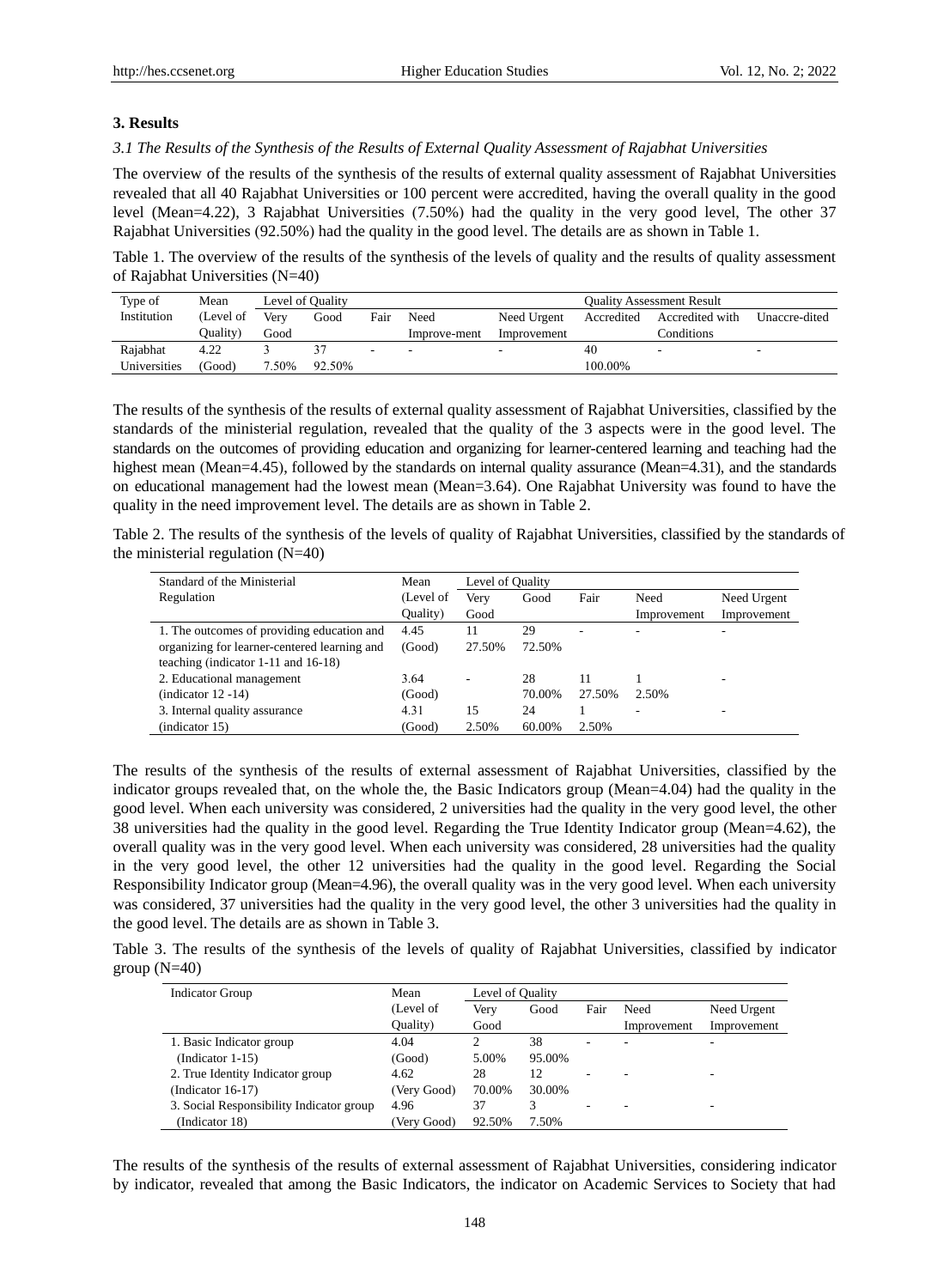the highest quality was Indicator 8: *The results of applying knowledge and experience of academic services to learning and teaching development, and/or research* (Mean=5.00); and the lowest quality which was in the need improvement level was an indicator on institutional administration and development. That was Indicator 14: *development of the teaching staff* (Mean=2.19). Among the true identity indicators, the highest quality was in Indicator 16.1: *the results of institutional administration towards identity* (Mean=4.78); and the lowest quality was in Indicator 16.2: *The Results of Graduate Development in Accordance with the Identity* (Mean=4.35). Among the social responsibility indicators, the highest quality was in Indicator 18.1: *The results of guiding, preventing and solving social problems*, in the first issue: inside the institution (Mean=4.98). The details are as shown in Table 4.

Table 4. The results of the synthesis of the levels of quality of Rajabhat Universities by each individual indicator  $(N = 40)$ 

| Indicator                                           | Level of quality<br>Mean |         |                          |                         |              |             | Remark       |
|-----------------------------------------------------|--------------------------|---------|--------------------------|-------------------------|--------------|-------------|--------------|
|                                                     | (Level of                | Very    | Good                     | Fair                    | Need         | Need Urgent |              |
|                                                     | Quality)                 | Good    |                          |                         | Improve-ment | Improvement |              |
| <b>Basic indicator group</b>                        | 4.04 (Good)              |         |                          |                         |              |             |              |
| Aspect of graduate quality                          | $4.00$ (Good)            |         |                          |                         |              |             |              |
| 1. Bachelor's degree<br>graduates                   | 4.16                     | 11      | 25                       | 4                       |              |             |              |
| employed or self-employed within 1                  | (Good)                   | 27.50%  | 62.50%                   | 10.00%                  |              |             |              |
| year                                                |                          |         |                          |                         |              |             |              |
| 2. Quality of master's and doctoral                 | 4.28                     | 9       | 31                       |                         |              |             |              |
| degree graduates according to Thai                  | (Good)                   | 22.50%  | 77.50%                   |                         |              |             |              |
| qualifications famework for higher                  |                          |         |                          |                         |              |             |              |
| education                                           |                          |         |                          |                         |              |             |              |
| 3. Academic work of master's                        | 4.33                     | 28      | 3                        | 6                       | 1            | 2           |              |
| degree graduates that had been                      | (Good)                   | 70.00%  | 7.50%                    | 15.00%                  | 2.50%        | 5.00%       |              |
| published or disseminated                           |                          |         |                          |                         |              |             |              |
| 4. Academic work of doctoral degree                 | 2.25                     |         | 3                        | 1                       | 12           | 4           | No           |
| graduates that had been published or                | (Need                    |         | 15.00%                   | 5.00%                   | 60.00%       | 20.00%      | assessment   |
| disseminated                                        | Improvement)             |         |                          |                         |              |             | 20           |
|                                                     |                          |         |                          |                         |              |             | universities |
| Aspect of research and                              | 3.21 (Fair)              |         |                          |                         |              |             |              |
| creative work                                       |                          |         |                          |                         |              |             |              |
| 5. Research or creative work that had               | 2.24                     | 1       | 1                        | 9                       | 24           | 5           |              |
| been published or disseminated                      | (Need                    | 2.50%   | 2.50%                    | 22.50%                  | 60.00%       | 12.50%      |              |
|                                                     | Improvement)             |         |                          |                         |              |             |              |
| 6. Research or creative work that had               | 4.17                     | 21      | 11                       | 4                       | 4            |             |              |
| been utilized                                       | (Good)                   | 52.50%  | 27.50%                   | 10.00%                  | 10.00%       |             |              |
| 7. Accredited academic work                         | 3.22                     | 10      | 7                        | 8                       | 10           | 5           |              |
|                                                     | (Fair)                   | 25.00%  | 17.50%                   | 20.00%                  | 25.00%       | 12.50%      |              |
| Aspect of academic services                         | 4.99 (Very Good)         |         |                          |                         |              |             |              |
| to society                                          |                          |         |                          |                         |              |             |              |
| 8. Results of applying knowledge                    | 5.00                     | 40      |                          |                         |              |             |              |
| and experience of academic services                 | (Very Good)              | 100.00% |                          |                         |              |             |              |
| learning<br>and<br>teaching<br>to                   |                          |         |                          |                         |              |             |              |
| development, and/or research                        |                          |         |                          |                         |              |             |              |
| 9.<br>Results<br>of<br>learning<br>and              | 4.98                     | 39      | 1                        |                         |              |             |              |
| empowerment of the community or                     | (Very Good)              | 97.50%  | 2.50%                    |                         |              |             |              |
| outside organizations                               |                          |         |                          |                         |              |             |              |
| Aspect of preservation of                           | 4.95 (Very Good)         |         |                          |                         |              |             |              |
| art and culture                                     |                          |         |                          |                         |              |             |              |
| 10. Promotion and support for art                   | 4.95                     | 38      | 2                        |                         |              |             |              |
| and culture                                         | (Very Good)              | 95.00%  | 5.00%                    |                         |              |             |              |
| 11. Aesthetics development on the                   | 4.95                     | 38      | 2                        |                         |              |             |              |
| dimension of art and culture                        | (Very Good)              | 95.00%  | 5.00%                    |                         |              |             |              |
| Aspect of institutional                             | 3.64 (Good)              |         |                          |                         |              |             |              |
| administration and development                      |                          |         |                          |                         |              |             |              |
| 12. Compliance with the roles and                   | 4.45                     | $1\,8$  | $22\,$                   |                         |              |             |              |
| duties of the university council                    | (Good)                   | 45.00%  | 55.00%                   |                         |              |             |              |
| 13. Compliance with the roles and                   | 4.30                     | 10      | 28                       | $\mathbf{1}$            |              |             | No           |
| of<br>duties<br>the<br>university                   | (Good)                   | 25.64%  | 71.80%                   | 2.56%                   |              |             | assessment   |
| administrators<br>14. Development of teaching staff |                          |         |                          |                         |              |             | 1 university |
|                                                     | 2.19<br>(Need            |         | $\overline{\phantom{a}}$ | $\overline{c}$<br>5.00% | 38<br>95.00% |             |              |
|                                                     |                          |         |                          |                         |              |             |              |
|                                                     | Improvement)             |         |                          |                         |              |             |              |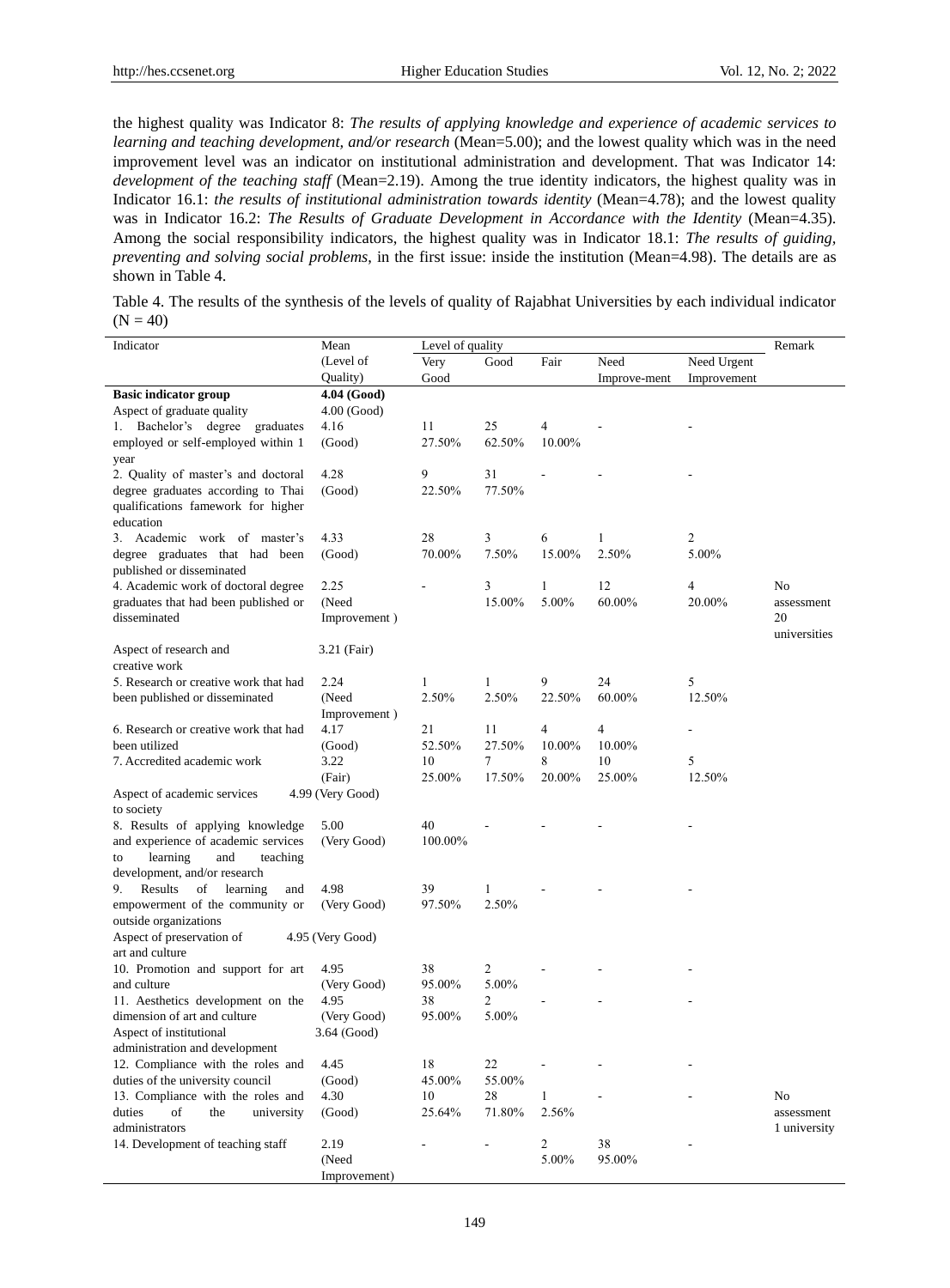| Mean             |               |                    |                           |              |             | Remark |
|------------------|---------------|--------------------|---------------------------|--------------|-------------|--------|
| (Level of        | Very          | Good               | Fair                      | Need         | Need Urgent |        |
| Quality)         | Good          |                    |                           | Improve-ment | Improvement |        |
|                  |               |                    |                           |              |             |        |
|                  |               |                    |                           |              |             |        |
| 4.31             | 15            | 24                 |                           |              |             |        |
| (Good)           | 37.50%        | 60.00%             | 2.50%                     |              |             |        |
|                  |               |                    |                           |              |             |        |
| 4.62 (Very Good) |               |                    |                           |              |             |        |
|                  |               |                    |                           |              |             |        |
|                  |               |                    |                           |              |             |        |
| 4.78             | 31            | 9                  |                           |              |             |        |
| (Very Good)      | 77.50%        | 22.50%             |                           |              |             |        |
| 4.35             | 12            | 28                 |                           |              |             |        |
| (Good)           | 30.00%        | 70.00%             |                           |              |             |        |
|                  |               |                    |                           |              |             |        |
| 4.73             | 29            | 11                 |                           |              |             |        |
| (Very Good)      | 72.50%        | 27.50%             |                           |              |             |        |
|                  |               |                    |                           |              |             |        |
|                  |               |                    |                           |              |             |        |
| 4.96 (Very Good) |               |                    |                           |              |             |        |
|                  |               |                    |                           |              |             |        |
|                  |               |                    |                           |              |             |        |
|                  |               |                    |                           |              |             |        |
| 4.98             |               | 1                  |                           |              |             |        |
| (Very Good)      | 97.50%        | 2.50%              |                           |              |             |        |
|                  |               |                    |                           |              |             |        |
|                  |               |                    |                           |              |             |        |
| 4.95             |               | 2                  |                           |              |             |        |
| (Very Good)      |               |                    |                           |              |             |        |
|                  |               |                    |                           |              |             |        |
|                  | $4.31$ (Good) | 39<br>38<br>95.00% | Level of quality<br>5.00% |              |             |        |

2nd issue: outside the institution

Remark: Indicator 4 was not assessed by the institutions because there was no doctoral degree program or the students had not graduated. Indicator 13 was not assessed by the institution because its president was acting president pending royal appointment.

#### *3.2 The Results of the Analysis of Strengths and Weaknesses that Should Be Developed of Rajabhat Universities*

In the analysis of strengths and weaknesses that should be developed of Rajabhat Universities, the researcher considered the level of quality of each indicator. The strength indicators came from the results of assessment in the very good level. The weakness indicators that should be developed came from the results of assessment in the fair, need improvement and need urgent improvement levels. The research results indicated that the strength indicators of Rajabhat Universities were the indicators on the aspect of academic services to society and on the aspect of preservation of art and culture, comprising Indicator 8: *Results of applying knowledge and experience of academic services to learning and teaching development, and/or research*, Indicator 9: *Results of learning and empowerment of the community or outside organizations*, Indicator 10: *Promotion and support for art and culture*, Indicator 11: *Aesthetics development on the dimension of art and culture*. Furthermore, it was found that the strength of Rajabhat Universities was in the true identity indicator group and in the social responsibility indicator group, with the following indicators: Indicator 16.1: *Results of institutional administration towards identity*, Indicator 17: *Results of development in accordance with the focuses and prominent points which are reflected as identity of the institution*, Indicator 18.1: *Results of guiding, preventing and solving social problems: 1st issue: inside the institution* and Indicator 18.2*: Results of guiding, preventing and solving social problems: 2nd issue: outside the institution.*

The weakness indicators that should be developed were indicators on the aspect of research and creative work, comprising Indicator 5: *Research or creative work that had been published or disseminated*, and Indicator 7: Accredited academic work. In addition, there were indicators on other aspects that should be developed. They were Indicator 4: Academic work of doctoral degree graduates that had been published or disseminated, and Indicator 14: Development of teaching staff. The details are as shown in Table 5.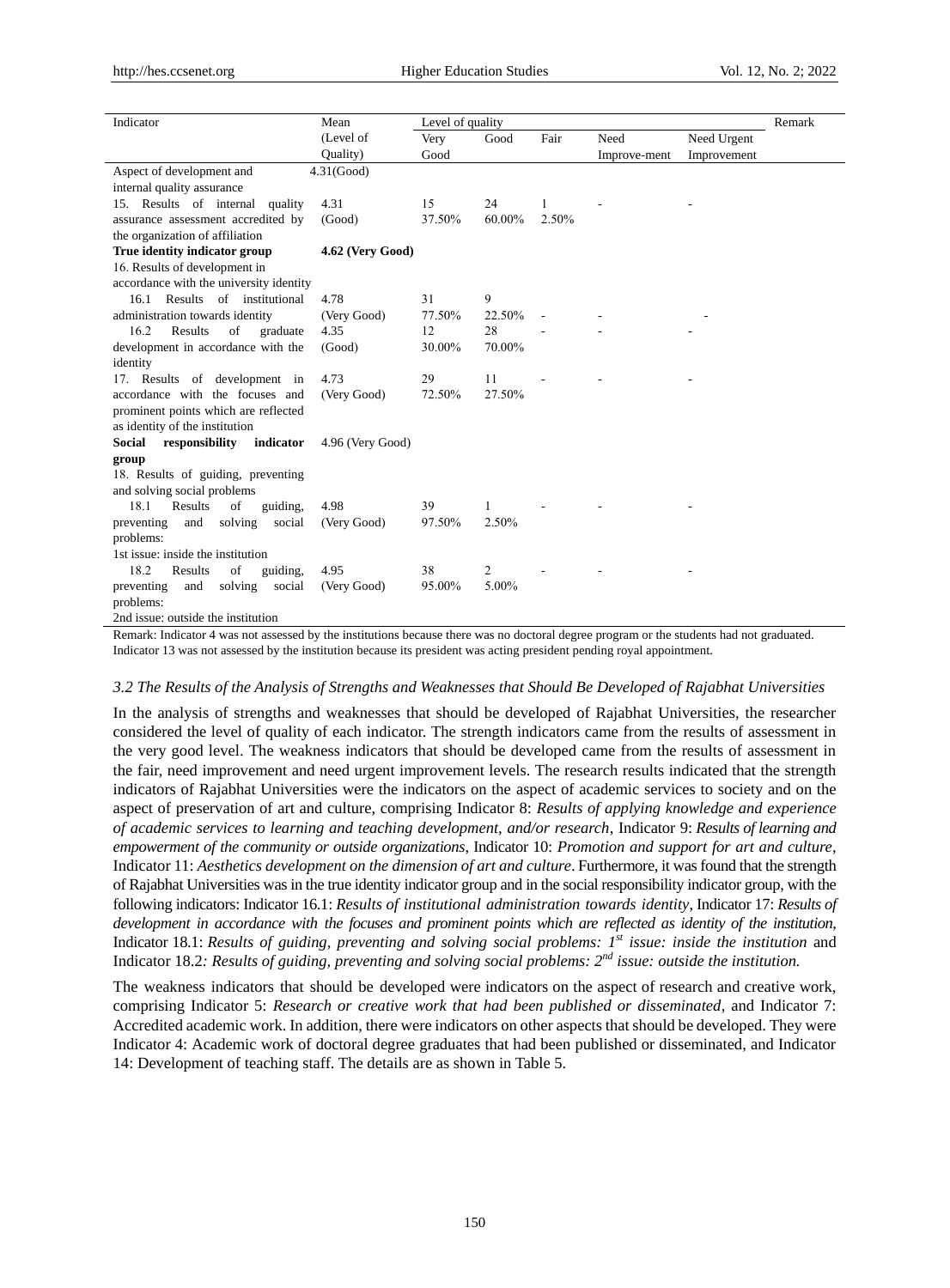| Table 5. The results of the analysis of strength indicators and weakness indicators that should be developed |  |  |  |  |  |  |  |
|--------------------------------------------------------------------------------------------------------------|--|--|--|--|--|--|--|
|--------------------------------------------------------------------------------------------------------------|--|--|--|--|--|--|--|

| <b>Indicator Group</b>                                    | Mean               |            | Strength and Weakness Indicators |  |  |
|-----------------------------------------------------------|--------------------|------------|----------------------------------|--|--|
|                                                           | (Level of Quality) | Strength   | Weakness                         |  |  |
| 1. Basic indicator group                                  | $4.04$ (Good)      |            |                                  |  |  |
| 1) Aspect of graduate quality                             | $4.00$ (Good)      |            | 4                                |  |  |
| 2) Aspect of research and creative work                   | 3.21 (Fair)        |            | 5.7                              |  |  |
| 3) Aspect of academic services to society                 | 4.99 (Very Good)   | 8.9        |                                  |  |  |
| 4) Aspect of preservation of art and culture              | 4.95 (Very Good)   | 10, 11     |                                  |  |  |
| 5) Aspect of institutional administration and development | $3.64$ (Good)      |            | 14                               |  |  |
| 6) Aspect of development and internal quality assurance   | $4.31$ (Good)      |            |                                  |  |  |
| 2. True identity indicator group                          | 4.62 (Very Good)   | 16.1, 17   |                                  |  |  |
| 3. Social responsibility indicator group                  | 4.96 (Very Good)   | 18.1, 18.2 |                                  |  |  |

Remark The strength indicators came from the results of assessment in the very good level. The weakness indicators that should be developed came from the results of assessment in the fair, need improvement and need urgent improvement levels

#### **4. Discussion**

The research results revealed that the results of the synthesis of external quality assessment results of Rajabhat universities, classified by the standards of the ministerial regulation, the Standard of Educational Management had the lowest mean. It was found that 1 Rajabhat university had its quality in the need improvement level. In this standard and in the Standard of Internal Quality Assurance, 1 university had its quality in the fair level. This was partially caused by the change of high-ranking administrators and the appointment was underway; the administrators were merely acting administrators. The situation affected the Standard of Internal Quality Assurance which lacked mobilization from administrators of the organization. This is consistent with the Office for National Education Standards and Quality Assessment (2012) which states that external quality assurance is the assessment of providing education in order to examine the quality of the educational institution by agencies or persons outside of the educational institution, aiming at development of the quality and standard of education of the educational institution. To begin the process, the educational institution has to have an internal quality assurance system in order to plan and develop its own quality, to take action in quality improvement, to monitor the quality, and to have a self-assessment system. After that the educational institution receives external quality assessment by the ONESQA. The ONESQA considers and audits the results of the internal quality assessment of the educational institution. Internal quality assurance and external quality assurance, therefore, should be consistent and be in the same direction, as both aim to move towards the standard or quality that the learner is expected to achieve. Attempts to implement quality assurance in higher education successfully are not only found in Thailand but also in other countries. The report from SEAMEO (Southeast Asian Ministries of Education Organization, 1998) revealed that quality assurance is a key issue for higher education for the Asian and Pacific countries. The governments in these countries have attempted to implement quality assurance but little progress appears to have been made.

The results of external quality assessment, classified by indicator groups, revealed that the Basic Indicator Group in most educational institutions had the quality in the good level. Meanwhile, the True Identity Indicator group and the Social Responsibility Indicator group in most educational institutions had the quality in the very good level. The reason was that the True Identity Indicators and the Social Responsibility Indicators were the indicators that each educational institution requested to be assessed and seen that they were consistent with the identity and things that they wanted to promote. In different educational institution these indicators were different, depending on the strengths and focuses of the institution. Therefore, most institutions were able to perform their work in these indicators well. This is consistent with a research by Masiki (2011 as cited in Potjanajruwit, 2016) on the matter of university's identity and the leader's planning for operation. The research findings showed that academic identity of a university, such as curriculum prominence and curriculum diversity, or an emblem which can convey the uniqueness of the university, will affect the perception and learning of students and stakeholders who are involved in the process of decision making. Moreover, the university's outstanding academic identity and emblem also reflect the efficiency of the leadership of the organization.

The obviously outstanding points of Rajabhat universities are academic services to society and preservation of art and culture. These outstanding points might have been caused by the intention as specified in Section 7 of the Rajabhat University Act B.E. 2547 (Rajabhat University Act B.E. 2547**,** 2004) that the university is a higher education institution for local development in order to help reinforce national intelligence, revive the learning force, promote local wisdom, create artistry for secure and sustainable prosperity of the people, take part in managing, maintaining, utilizing natural resources and environment on balance and sustention basis under the objectives of providing education, enhancing advanced knowledge and professionalism, providing lessons,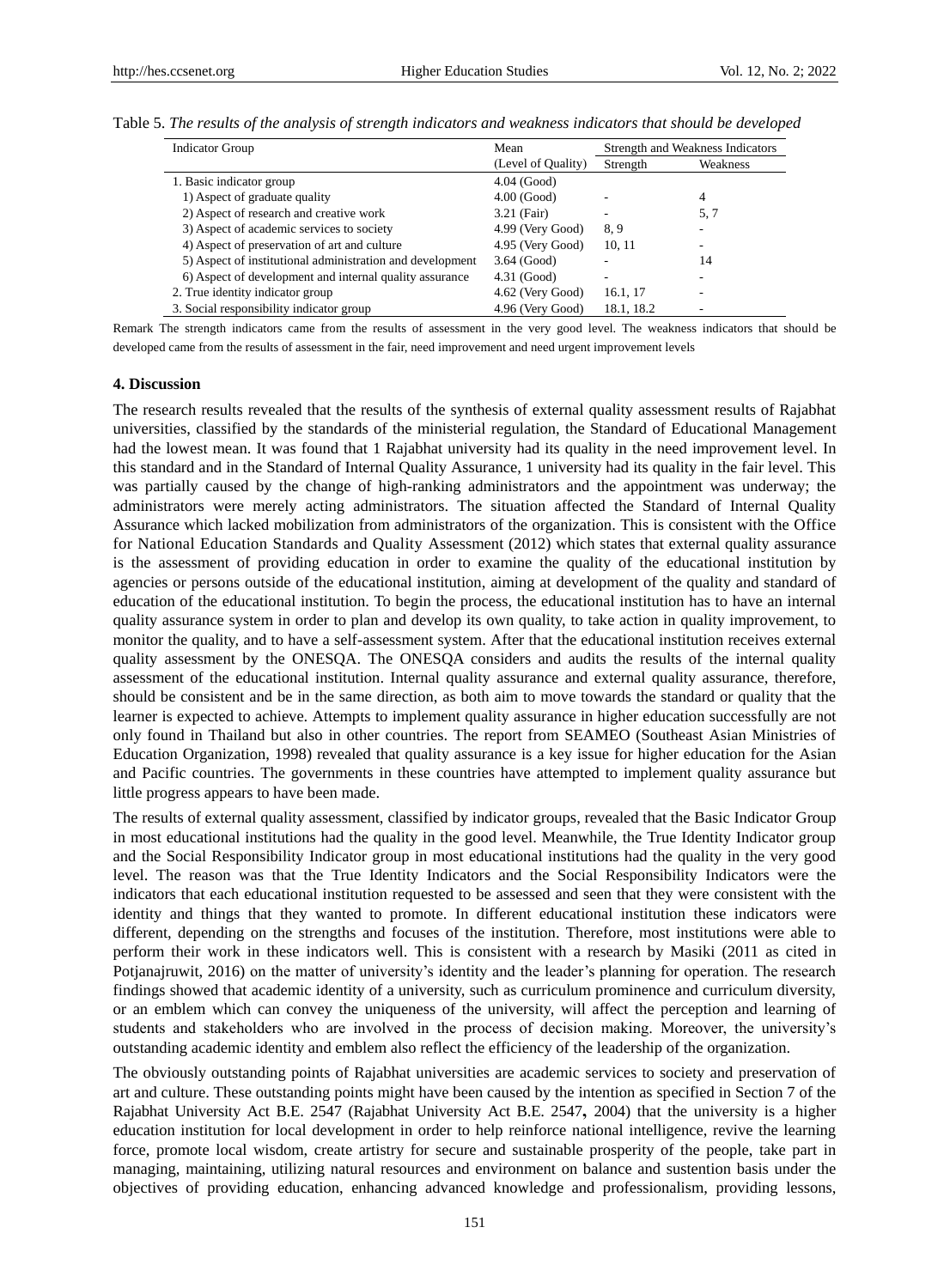researching, providing academic services to society, improving, transferring, and developing technology, maintaining arts and culture, generating teachers and enhancing the academic standing of teachers. The outstanding points are consistent with a study by Chankoung (2015) on performance of educational quality assurance of Rajabhat universities in Bangkok Metropolis which reveals that in the round of the academic year  $2010 - 2012$ , the highest average score during these 3 years which was one of the results of the internal quality assurance was that of Factor 6: Preservation of art and culture.

Furthermore, it was found that the True Identity Indicator group and the Social Responsibility Indicator group were regarded as outstanding points of Rajabhat universities and other higher educational institutions that had external assessment in the third round. The reason is that the indicators in these indicator groups were stipulated by the educational institution to be in congruence with characteristics of each institution. And this is consistent with the framework of the fourth round of external quality assessment which was designed to solve the problem of one size fits all or one size shirt for the whole country. That is to say, the ONESQA will not stipulate standards or indicators, but educational institutions must design their own standards of providing education to be consistent with the authentic conditions and the context. What is special is that every educational institution can present their prominence on different aspects they have. This will be beneficial and a good opportunity to disseminate and publicize their outstanding points and potentials to society (Office for national education standards and quality assessment, 2018). This is consistent with research by Boonkoum (2004) suggests a management strategy for implementing the model of quality assurance for Rajabhat Institutes. These need to be applied flexibly not just for RaJabhat Institutes but also other higher education institutions that aim to implement quality assurance.

The weaknesses of Rajabhat universities that should be developed were research and creative work, particularly Indicator 5: *Research or creative work that had been published or disseminated,* and Indicator 7: *Accredited academic work*. The important causes of the weaknesses were the lack of the budget for research and the ability to have research articles published in the international level. This is consistent with a study by Somboon *et al*. (2014) on models of management of knowledge from researches conducted by the teaching staff of Rajabhat Universities and found that management of knowledge from researches conducted by the teaching staff of Rajabhat Universities on each aspect was in the low level. For example, management of knowledge from researches for publication and dissemination in the national and international levels, as well as utilization of research findings. Moreover, one indicator of the aspect of graduate quality should be developed; that is Indicator 4: *Academic work of doctoral degree graduates that had been published or disseminated*. This is consistent with the Office of the Higher Education Commission which stated that the number of publications Rajabhat Universities and Rajamangala Universities of Technology was in the low level. The universities in these two clusters preferred to disseminate their research work in the form of research report without going through a peer review system (Office of the higher education commission 2018). Regarding the Aspect of Institutional Administration and Development, the indicator that is important and should be developed is Indicator 14: *Development of teaching staff*. The cause of weakness also came from the lack of budget for further education or self-development of the teaching staff. The problem affected the teaching staff's ability to develop their academic work for academic ranks. A study by Kundalaputra *et al*. (2019) indicated that, as seen from the current state of the teaching staff, the teaching loads of most of them were too heavy. In addition, they had work assigned by the faculty and the program, and family responsibility. Regarding buildings and grounds, they lacked laboratory. Regarding their professional matters, they had incomprehension in rules and regulations, and problems of motives. They also had problems from administration of the faculty and the university, which were the problem of personnel administration that lacked personnel with the right qualification, the problem of coordination among different curriculums, and problems at the university level which were the problem about good governance and the problem of supporting personnel to enter academic ranks; such support was not good enough. This is consistent with Jarunopatham & Kenaphoom (2015) who studied guidelines for promoting and supporting academic staff to enter higher academic ranks and found that there were 2 factors as follows: (1) On the part of the staffers who worked for academic rank, they had to have inspiration, understanding on the mechanism of entering academic ranks, courage to submit the academic work for an academic rank, ability to create academic work, and strategizing for moving towards the academic rank; (2) On the part of the supporting agency, the agency should stipulate result-based promoting and supporting strategies and develop a system of supporting mechanism.

## **5. Recommendations**

## *5.1 Recommendations for Utilization of the Research Results*

The results of the assessment of the Rajabhat university cluster, on the whole, should be considered in order for each Rajabhat university to use them in the analysis of the strengths and weaknesses that should be developed in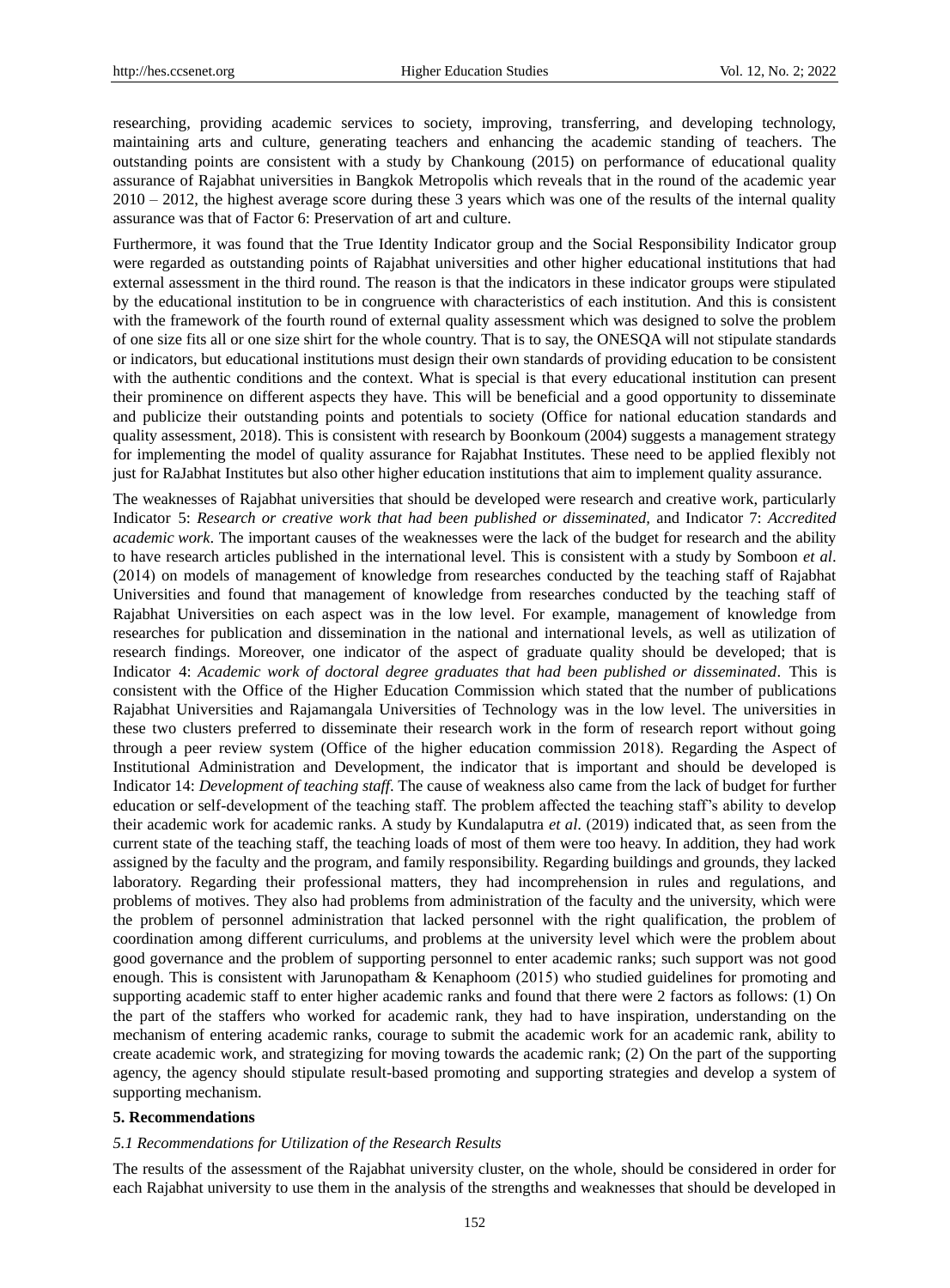their respective university, and also use them in planning their operation for raising the quality of education which can be regarded as preparation for the next round of external quality assessment. The weaknesses that should be developed were on the aspect of research and creative work. The important causes of the weaknesses were the lack of the budget for research, so the government should support this.

## *5.2 Recommendations for Future Research*

There should be a synthesis of recommendations of external assessments, divided into types of institutions, in order to move forwards to making policy recommendations for concerned agencies. There should be a synthesis of the results of assessments from every concerned agency such as the Office of the Public Sector Development Commission (OPDC), OHEC and ONESQA for confirmation of the data and obtainment of data useful for educational institutions and other concerned agencies.

## **Acknowledgments**

This research article is a part of the research report in the project of Synthesis of the Results of the Third Round of External Quality Assessment (B.E.2554-2558) at the half-cycle period, in the higher education level. The research received a research grant from the Office for National Education Standards and Quality Assessment (Public Organization).

## **References**

- Boonkoum, C. (2004). *A study of quality assurance in Rajabhat institutes in Thailand* [Doctoral's Dissertation]. University of York.
- Chankoung, P. (2015). The Development of Strategies for Developing Educational Quality Assurance at Rajabhat Universities in Bangkok. *Academic Journal Phranakhon Rajabhat University, 6*(2), 116-127.
- Jarunopatham, J., & Kenaphoom, S. (2015). Factors Influencing the Academic Positions Accession of the Academic Personnel, Rajabhat Mahasarakham University. *Governance Journal, 4*(2), 208-231.
- Karahan, M., & Mete, M. (2014). Examination of total quality management practices in higher education in the context of quality sufficiency. *Procedia - Social and Behavioral Sciences, 109*, 1292-1297.
- Kundalaputra, C., Surasawadee, P., Buakhao, S., Binbai, S., Intarapadung, A., … Jjindanil, K. (2019). A Study of Problems and Guidelines for Academic Staff Promotion of Phranakhon Rajabhat University. *Academic Journal Phranakhon Rajabhat University, 10*(1), 1-12.
- Office for national education standards and quality assessment. (2018). ONESQA is Ready to Assess the Fourth Round of External Quality Assessment immediately. *ONESQA Pamphlet, 18*(4), 11.
- Office for national education standards and quality assessment. (2012). *The manual of the Third Round of External Quality Assessment Results in Higher Education.* Samutprakan: Offset plus Co., Ltd.
- Office for national education standards and quality assessment. (2020, July 25). *Automated QA.* Retrieved from <https://aqa.onesqa.or.th/>
- Office of the higher education commission. (2018). *Higher education 20 years Long-term plan B.E. 2556-2580.*  Bangkok: Prigwhan Graphic Co., Ltd.
- Potjanajruwit, P. (2016). The Corporate Branding Strategy of Rajabhat University in Thailand. *Journal of Graduate School of Commerce Burapha Review, 11*(1), 17-49.
- Rajabhat University Act, B.E. 2547. (2004). *Government Gazette*. Book number 121. pp. 1-24.
- Siamrath. (2020, June 26). *ONESQA announced to stop evaluating round 4 after "MOE." ordered brakes.* Siamrath online. Retrieved from https://siamrath.co.th/n/165465?fbclid=IwAR04TmnDtiCrn8yJMi6NRT8AcD7ZuofNbQ5nqRLpwrveVPCf 33hTM9bFb0
- Somboon, L., Piromjitpong, S., & Srisa-ard, B. (2014). A Model of Knowledge Management from Researches of Rajabhat University Instructors. *Sakon Nakhon Rajabhat University Journal, 6*(12), 129-139.
- Southeast Asian Ministries of Education Organization. (1998). *Quality assurance for higher education in Asia Pacific, SEAMEO regional centre for higher education and development*. Bangkok: UNESCO.
- Srisa-ard, B. (2017). *Basic Research* (10th ed.). Bangkok: Suveriyasan.